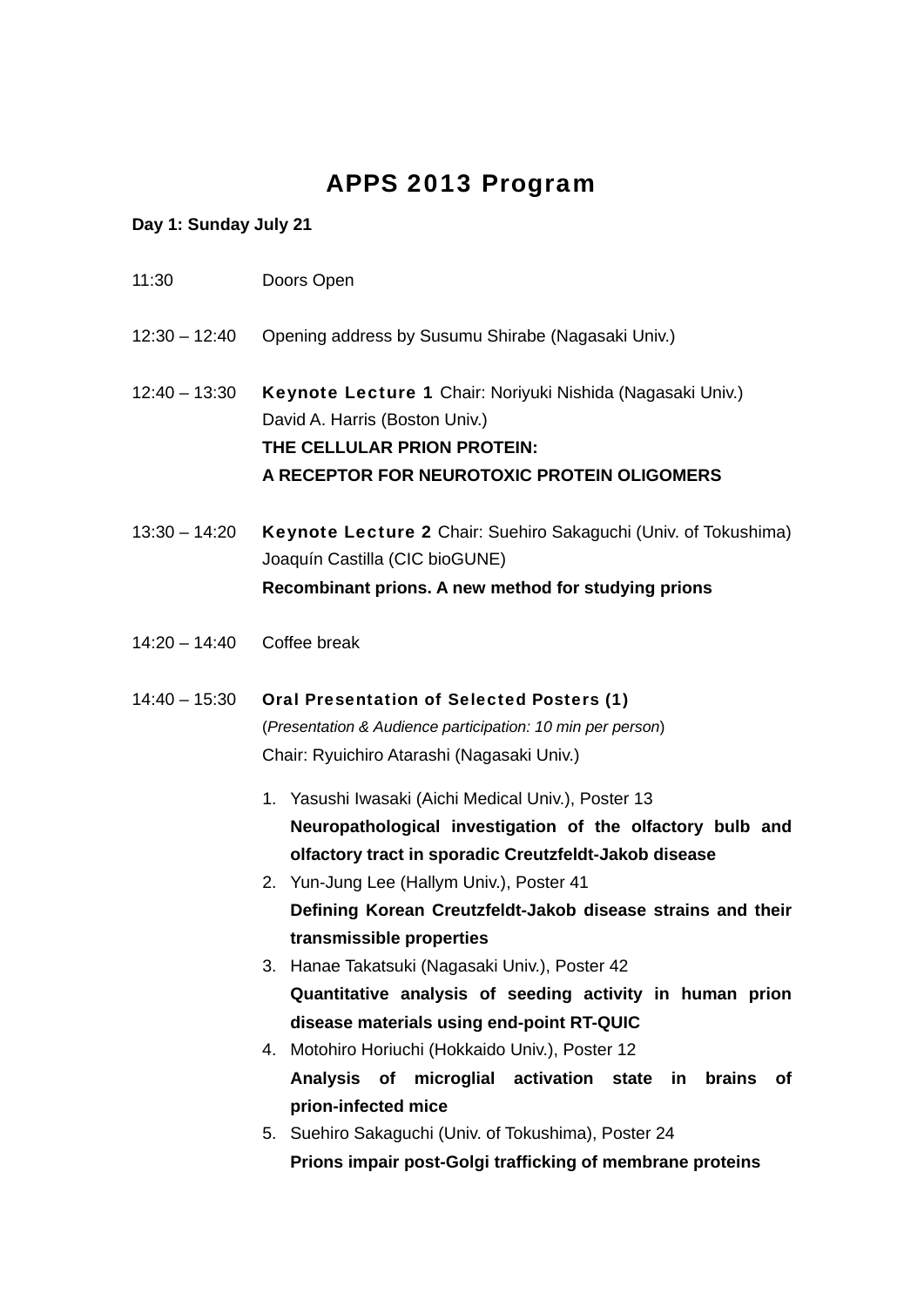# 15:30 – 17:00 Round Table 1: Diagnosis of Prion diseases (*Presentation & Audience participation: 30 min per person*) Chairs: Steven John Collins (Univ. of Melbourne) & Yong Sun Kim (Hallym Univ.) 1. Alison J. E. Green (Univ. of Edinburgh) **Cerebrospinal fluid RT-QuIC in the diagnosis of sporadic Creutzfeldt-Jakob disease**

- 2. Makoto Sasaki (Iwate Medical Univ.) **Current concepts in MR imaging of prion diseases**
- 3. Nobuyuki Okamura (Tohoku Univ.) **Imaging prion and other misfolded protein deposits using PET**
- 17:00 18:30 Poster Session
- 18:00 18:30 Executive APSPR Committee Meeting
- 19:00 Dinner, Hotel Europe (Rembrandt Hall)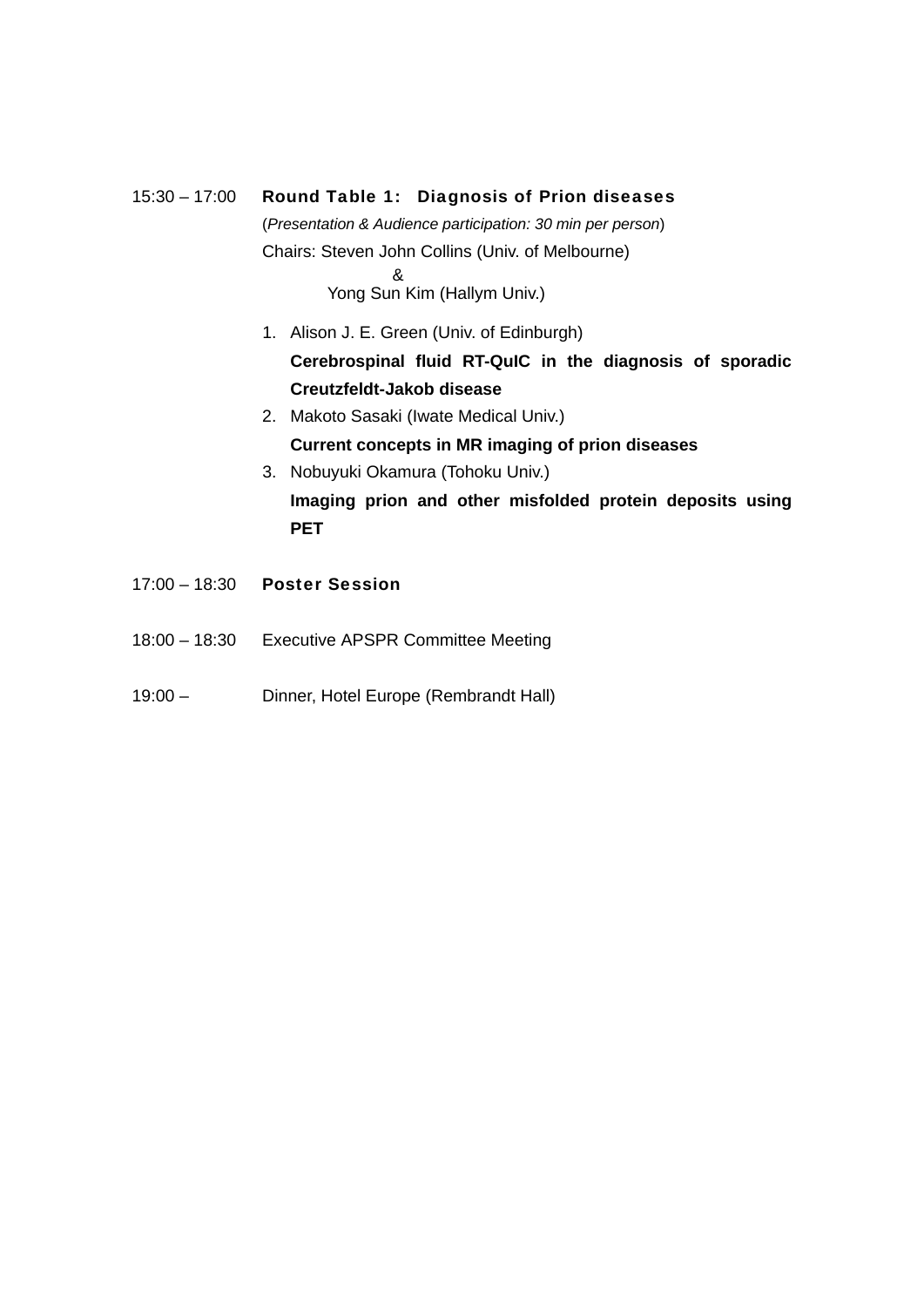#### **Day 2: Monday July 22**

- 8:00 8:50 Oral Presentation of Selected Posters (2) (*Presentation & Audience participation: 10 min per person*) Chair: Motohiro Horiuchi (Hokkaido Univ.) 1. Shigeo Fukuda (Hokkaido Animal Research Center), Poster 5 Detection specificity of salivary BSE PrP<sup>Sc</sup> by PMCA 2. Takehiro Nakagaki (Nagasaki Univ.), Poster 23 **FK506 reduces abnormal prion protein through the activation of autolysosomal degradation and prolongs survival in prion-infected mice**  3. Yuji Sakasegawa (Tohoku Univ.), Poster 25 **Glycerol enhances the PrPres production via a PI3K signaling pathway in prion-infected neuroblastoma cells**  4. Genjiro Suzuki (RIKEN), Poster 32 **The mechanism of asymmetric distribution of prion proteins in the yeast cell**  5. Hideki Taguchi (Tokyo Institute of Technology), Poster 34 **Mechanism underlying difference between transmissible prions and nontransmissible amyloids** 8:50 – 10:05 Special Symposium on non-prion amyloid (*Presentation & Audience participation: 25 min per person*) Chair: Motomasa Tanaka (RIKEN) 1. Yuji Goto (Osaka Univ.) **Toward a comprehensive understanding of protein folding and misfolding**  2. Keiichi Higuchi (Shinshu Univ.) **Prion-like transmission of systemic amyloidoses**  3. Tsuyoshi Hamaguchi (Kanazawa Univ.) **Propagation of cerebral -amyloidosis**
- 10:30 11:00 APSPR General Assembly

10:05 – 10:30 Poster Session and Coffee break